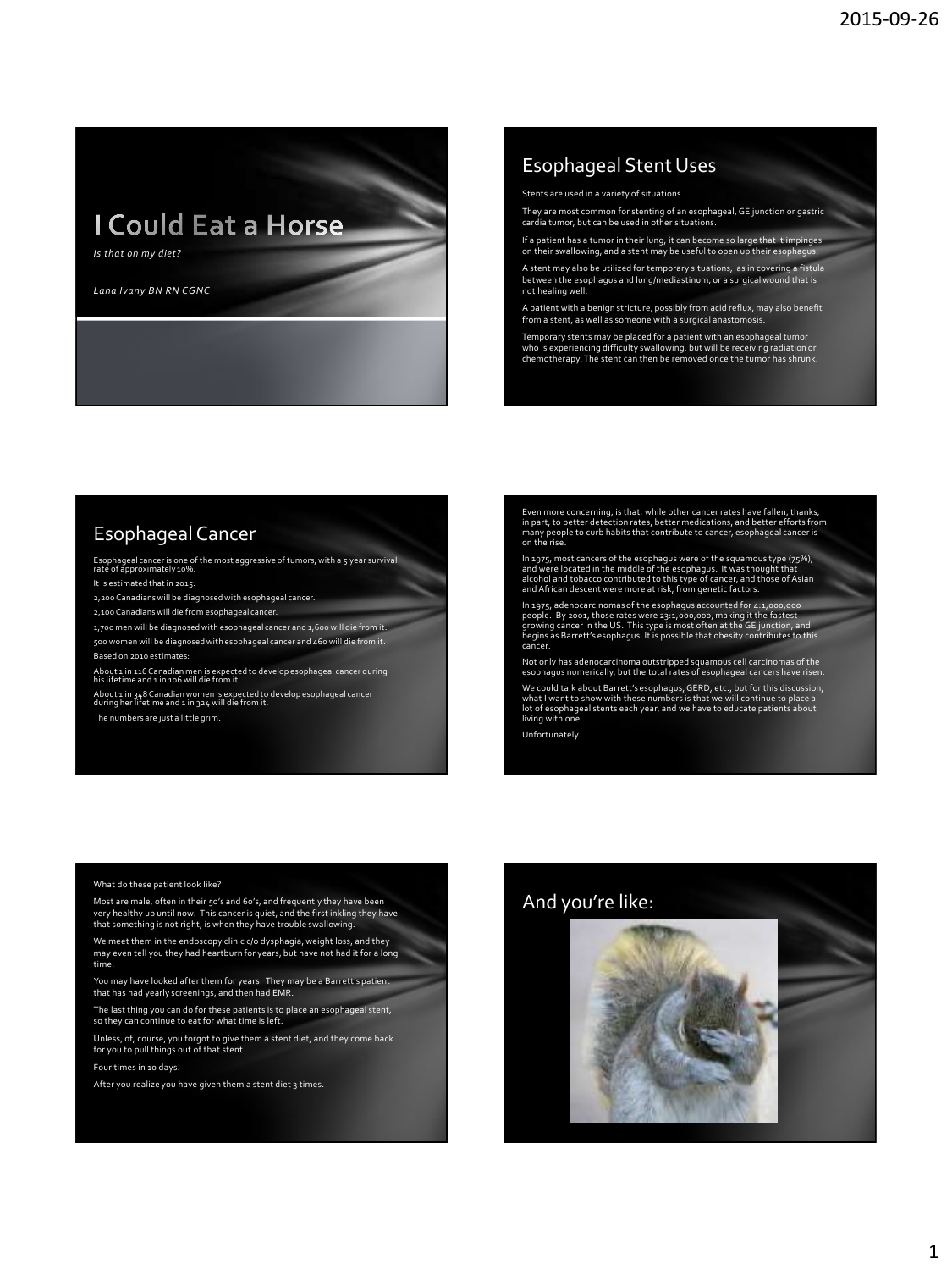Or after the 10<sup>th</sup> time in 4 weeks, and you're like:



# Esophageal Stents

There are many companies that produce esophageal stents, and you probably have your favourites if you work in endoscopy.

The premise is much the same with all stents.

Stents are described as Self Expanding Metal Stents (SEMS) or Self Expanding Plastic Stents (SEPS)

They range from 8-15cm long, and expand to approx. 12-30 cm, depending on the manufacturer.

The first stents developed were uncovered. This means that the whole stent is made of a metal alloy, with no further material added.

They work very well, opening the esophagus, but once placed, the mass will grow into the stent, so the stent is not removable in any way. These stents do not tend to migrate very far.

There are permanent stent that are partially covered, leaving both ends<br>uncovered. This lessens the chance that the mass grows into the whole stent,<br>but still leaves the uncovered ends to anchor the stent in the esophagus.

"Nitinol is a trade name taken from the alloys composing it—nickel (Ni) and<br>titanium (Ti)—and the scientific group that discovered it—the Naval<br>Ordnance Laboratory (NOL). A team from the NOL discovered the alloy<br>while sear

It allows the stent to keep its shape, and has superelasticity, so it can be placed in an introducer, and, once placed, will expand to the proper shape within 24-48 hours.

Temporary stents are designed to be removed in the future. Those are<br>usually fully covered, and have a string, or an alternate way to remove them.<br>The covering is a durable polymer. They are designed for both benign and<br>ma healing well, or even for a patient who is beginning chemo, or radiation.<br>When using these stents, one must keep in mind that the incidence of<br>migration is higher, because there is nothing anchor it in place, except for<br>th no ingrowth.

In the last couple of years, biodegradable stents have been developed, and<br>are used in situations that require less than three months stenting. The<br>manufacturer hopes to use them in place of repeat balloon dilatation for<br>a



### Why can't we just give them tube feeds? Wouldn't it be more efficient?

On the surface, tube feeds require a minor procedure to insert, and since most times a stent is just short-term therapy, why wouldn't it be just as effective?

Calories are easily counted, so weight is controlled, or loss is preventable. For the palliative patients, no further measures would be necessary, and for those whom the stent was no longer necessary, and it was removed, the tube feed is just as easily removed during the same procedure.

How many times over the last few days have you sat/stood with people, and communicated over food or drinks?

Much of our life is connected with food, whether big family gatherings, or going to Tim's for coffee with friends.

From birth, food is associated with pleasure and contentment.

How many of us crave certain foods to build our moods?

Certainly, if anyone deserves chocolate, it must be those whose lifespan is now on a timeframe.

Our food choices tells a lot about us.

It strengthens relationships when we eat together.

Preparing food for someone is often thought of as romantic.

The context in which food is eaten affects us much more than we might imagine.<br>This includes the time of day, who is around us and where we are, the color of<br>the plates, the lighting, and the music in the background.

People are influenced by those around us who are eating. If they are eating well,<br>we want to eat well. For example, those of you who have been invited out to<br>dinner this week, if no one else had ordered dessert, would you

Food is all around us. You can't read a magazine, watch TV, be on the computer,<br>go to the store, without being reminded of food. Just when you are fasting for<br>something, that is when all the commercials come on for food. I

Nutrition is important to those fighting to survive. Without adequate calories, it<br>is much harder to keep going. Some are just biding time until the stent can be<br>removed, and they just want to feel normal. For those whose

How can we manage that, but not have to go back time after time to fish things out of our stent?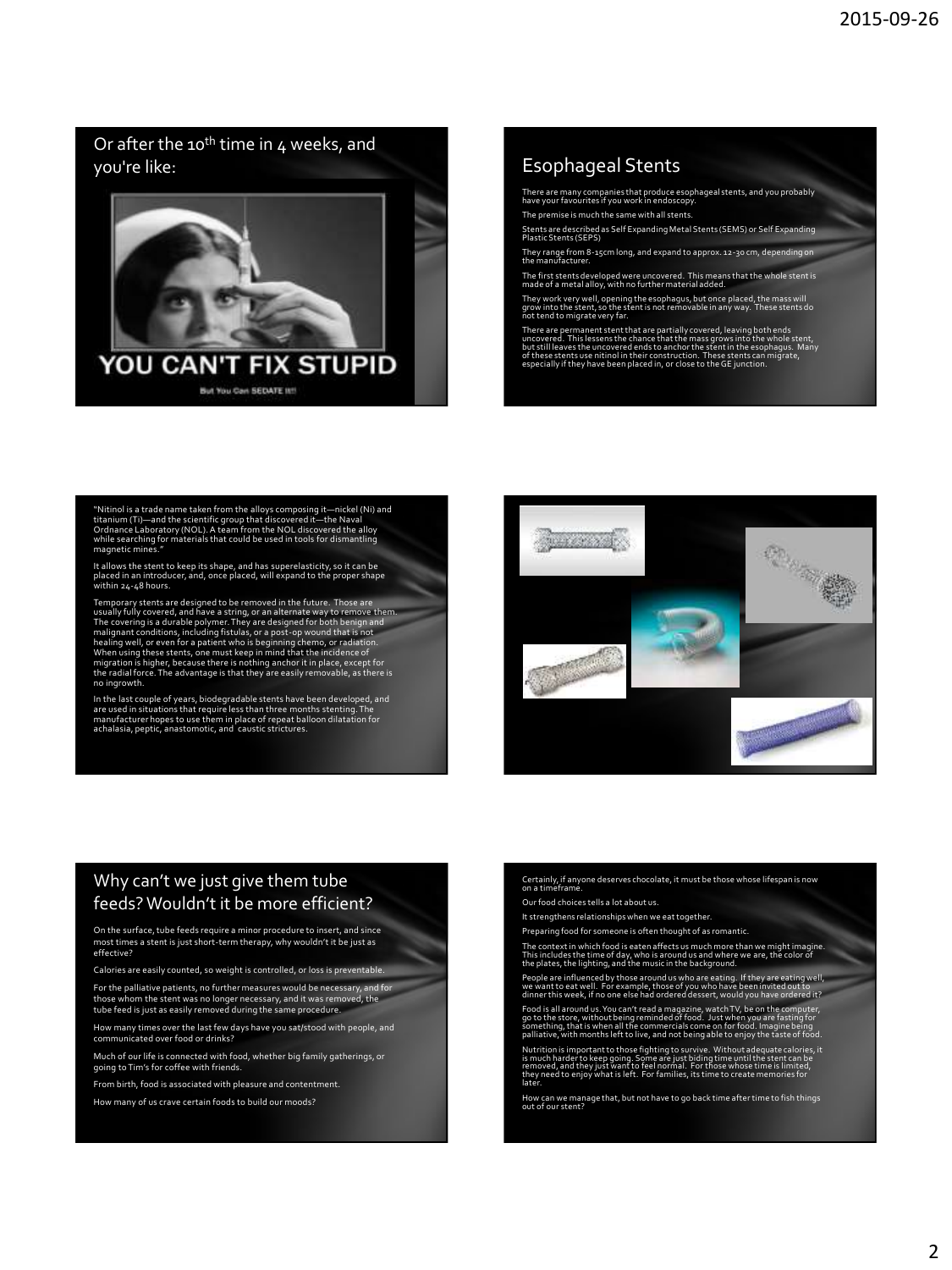# Esophageal Stent Diet

How many of your facilities have a stent diet?

Ours is not official, but we stole The Queen Elizabeth Hospital's one from our conference a few years ago in Charlottetown.

There are a multitude of diets on the net, but I have just compiled all the information into one.

### General Guidelines for an Esophageal Stent

Your stent has been placed to make it easier for you to swallow.

It is a hollow tube made out of a combination of metal and plastic that will expand over the next 24-48 hours, to open up your esopha

You can expect to have some soreness in your chest for a couple of days as that<br>tube expands. A mild pain reliever like Acetaminophen can be used, but try to<br>avoid ASA, Ibuprofen, Naproxen, or other pain relievers that can

For the first 24 hours, you should only have liquids to drink as your stent begins<br>to expand. Once you are more confident with this, try smooth foods for a couple<br>of days. After that, begin to try new foods, and different

The key is to eat foods that are moist, have a soft consistency, and are easy to swallow. Avoid foods that are dry/crumbly, unless they have been softened with liquid.

Add lots of sauces, and gravy to foods, to add flavour, and make swallowing easier.

Drink lots of fluids with your meals.

#### Chew your food thoroughly: twice as much as you usually would. Take small bites, and eat slowly.

If you wear dentures, make sure they fit well.

As you eat, sit upright, and stay upright for ½-1 hour after eating, to make sure things go down.

After meals, have a fizzy drink, or a warm drink, to help clear things from vour ster

It is helpful to sip fizzy drinks or warm drinks during the day, to keep things clear.

If you have a hard time drinking fluids during a meal because you feel full faster, try drinking fluids between meals so you do not get dehydrated.

Eating 5-6 small meals during the day gets you the nutrition you need,<br>without the feeling of being too full. It is better to snack frequently, instead<br>of trying to eat 3 big meals a day.

Do not eat within an hour of bedtime/naptime.

This is not the time to try to eat low fat/ low carbs.

You are looking to eat foods that have lots of calories, fat, protein, vitamins and minerals.

#### Cook meats slowly to tenderize.

You should still try to follow Canada's Food Guide, as you choose meals with a great variety of tastes, and choices.

Do not drink liquids that are extreme in temperatures.

If you find a lump in your food that you have difficulty chewing, do not hesitate to spit it out. Better to be rude at the table, than to try to get something down that may stick.

If you take medication, avoid large pills, or coated tablets that may become stu

Ask your pharmacist which pills can be crushed, and if there is a liquid alternative for your medications.

If your pills can be crushed, take them with applesauce, or ice cream.

# If you have Something Stuck

Don't panic. It is not blocking your airway, but your esophagus.

Stop eating. Walk around.

Have a fizzy drink to try to dislodge/dissolve it.

Try the last two a couple of times if the first try does not work.

If this does not dislodge the obstruction within 1-2 hours, come to the emergency roo

## If losing weight, or not getting enough nutrition

Add 2-4 tablespoons of dried milk powder to 500 ml full fat milk. Used enriched milk in sauces, puddings, soups, etc.

Add full fat milk, cheese, yogurt, evaporated milk in recipes.

Add butter, cheese, gravy, or sauces to foods to increase calories (try with potatoes, vegetables, and eggs).

Add milk, honey, sugar to hot cereal for increased calories and flavour. Drink Boost, Ensure, Instant Breakfast (use whole milk) straight, or use it

with ice cream or sherbet to make a shake.

For those with lactose intolerance, there are alternate products: Boost Breeze, Ensure Clear. These will make a nice shake if added to lactose free sherbet, or sorbet.

If you are still losing weight, ask to be consulted to a dietician.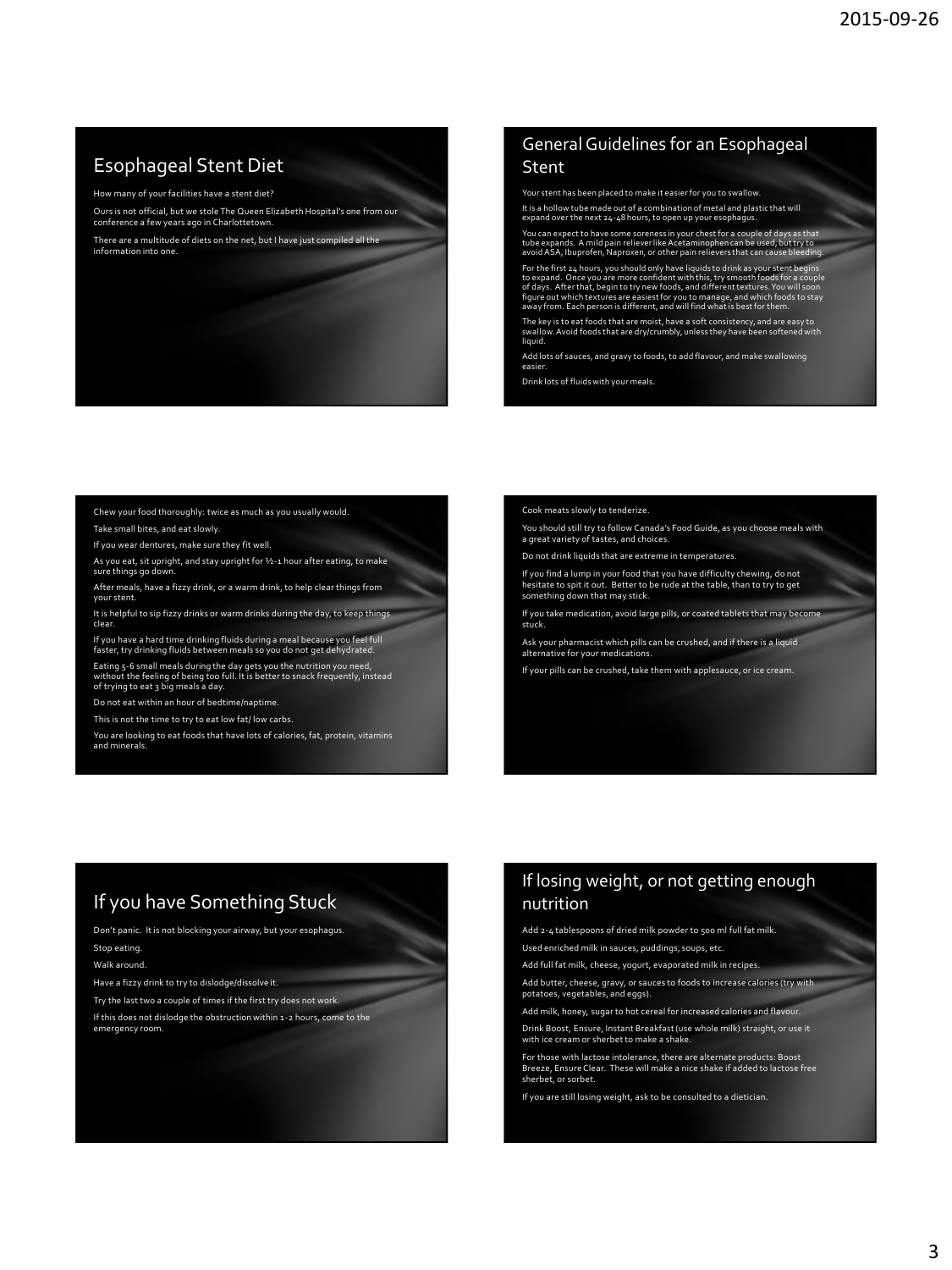# **Milk and Milk Products**

**YES**

Whole milk Yogurt Custard Ice Cream/sherbet Shredded/ soft/ melted cheese

Cottage/Ricotta cheese

Cream cheese Cream cheese spread



| <b>Meat and Meat Alternatives</b> |  |  |
|-----------------------------------|--|--|
| <b>NO</b>                         |  |  |
| Dry or tough chicken or red meat  |  |  |
| <b>Peanut Butter</b>              |  |  |
| Hot dogs                          |  |  |
|                                   |  |  |
| Fish with bones                   |  |  |
| <b>Nuts</b>                       |  |  |
| Seeds                             |  |  |
| Hard boiled egg                   |  |  |
| <b>Battered fish</b>              |  |  |
| <b>Fish fingers</b>               |  |  |
|                                   |  |  |
| Fried eggs                        |  |  |
| Bacon                             |  |  |
| Sausages                          |  |  |
|                                   |  |  |

## Fruits

## **YES**

| All juices                                |
|-------------------------------------------|
| Canned fruit (except pineapples)          |
| Peeled fruit: bananas, pears, peaches     |
| Stewed fruits                             |
| Applesauce                                |
| <b>Strained baby fruits</b>               |
| Melons (without seeds)                    |
| <b>Strawberries</b>                       |
| Fruit smoothies (strain seeds, and skins) |
| Kiwi (no skin)                            |
|                                           |

#### **NO** Pineapple Stringy fruit Fresh fruit with skin or membranes (plums, peaches, oranges, grapefruit, lemons, limes, apricots) Dried fruit Berries with seeds Crisp fruit

Grapes Mango Apples

| Vegetables                                                             |
|------------------------------------------------------------------------|
| <b>YES</b>                                                             |
| Strained baby vegetables                                               |
| Well cooked, or pureed vegetables                                      |
| Make sure fork-tender                                                  |
| Vegetable juices                                                       |
| Mashed turnip                                                          |
| French fries (tender, not crunchy)                                     |
| Mashed carrots                                                         |
| <b>Mashed cauliflower</b>                                              |
| Pureed/strained soups made from<br>vegetables (broccoli, spinach, pea: |
| Canned baked beans                                                     |
|                                                                        |

| NO                 |
|--------------------|
| Raw vegetables     |
| Lettuce/greens     |
| Spinach            |
| Corn               |
| Green/yellow beans |
| Celery             |
| Peas               |
| <b>Broccoli</b>    |
|                    |
|                    |
|                    |

# Bread and Grains

#### **YES**

| Cooked cereal                    |
|----------------------------------|
| Mashed/boiled potatoes           |
| Sweet potatoes                   |
| Yams                             |
| Baked potatoes (no skin)         |
| Soft, moist rice                 |
| Noodles                          |
| Macaroni                         |
| Spaghetti with ground meat sauce |
| Canned spaghetti                 |
| Cinnamon rolls                   |

#### Potato salad Barley Quinoa Couscous Muffins (no nuts or seeds) Stuffing Pasta salad Toast Crackers/bread in soup Pancakes/waffles with butter and syrup Dry cereal, softened with milk

# **NO** Bread and Grains

#### Fresh bread Rolls with crust Dry cereal

Potato chips Popcorn Dry crackers

Croutons

Granola

Muesli Pretzels Potato skins Multigrain breads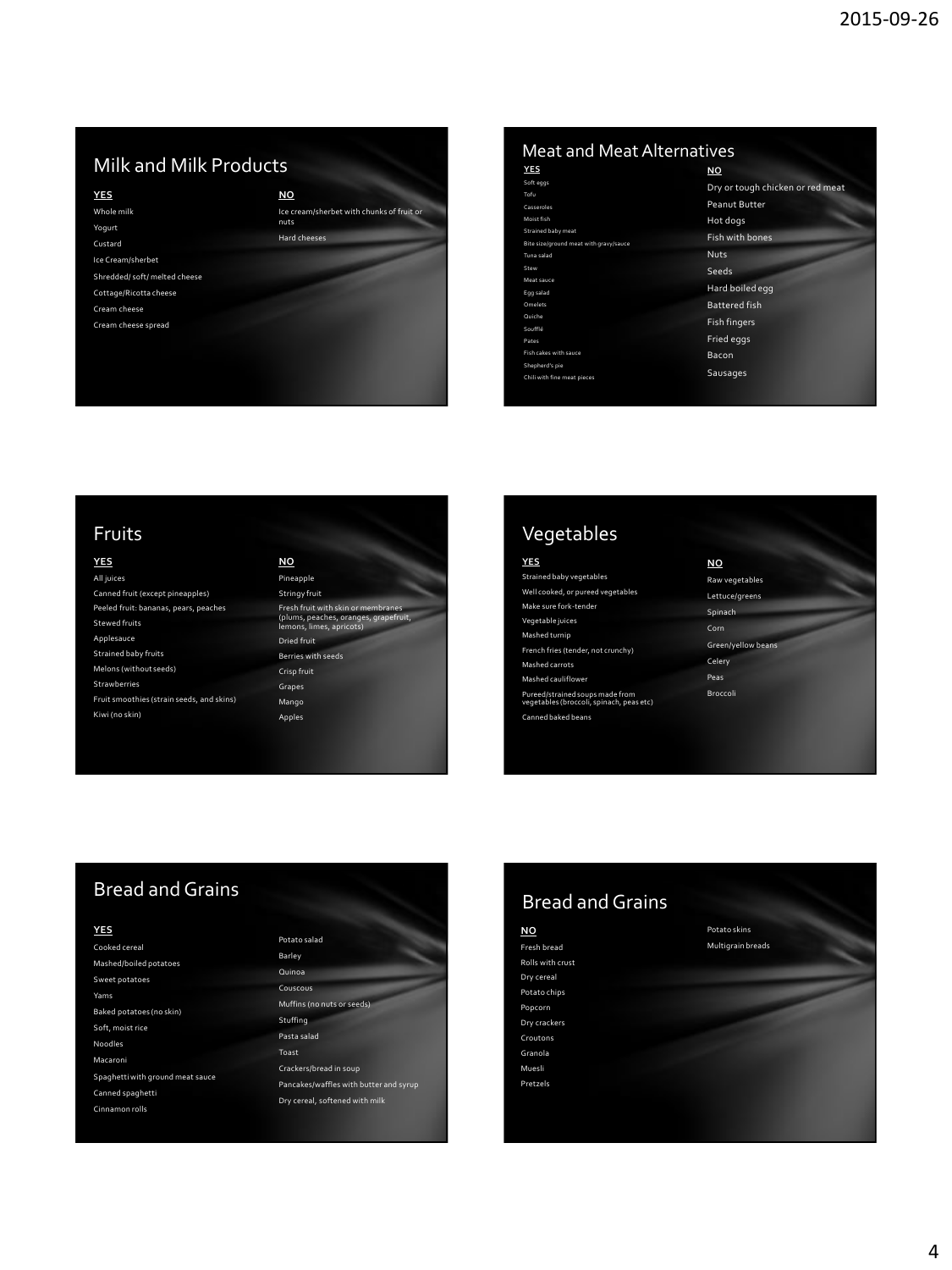

| Desserts                                  |                                         |
|-------------------------------------------|-----------------------------------------|
| <b>YES</b>                                |                                         |
| Chocolate bars (no fruit, nuts or chunks) | NO                                      |
| Soft cookie                               | Dry cookies                             |
| Sherbet/sorbet/ice cream                  |                                         |
| cheesecake                                | Pie crust                               |
| Italian Ice                               | Dry desserts                            |
| Jello                                     | Desserts with nuts, chunks, coconut, or |
| Puddings                                  | skins                                   |
| Mousse                                    | <b>Toffee</b>                           |
| Custard                                   | <b>Sticky desserts</b>                  |
| Moist cakes                               |                                         |
| Popsicles                                 | Pickles                                 |
| Cheesies                                  |                                         |
| Soft pie (cream pies)                     |                                         |
| Crème caramel                             |                                         |
| Fudge (no nuts)                           |                                         |

# Miscellaneous

Cheese sauce White sauce BBQ sauce Alfredo sauce Tomato sauce Syrup Honey Jelly Seedless jam Ketchup Mustard Relish

**YES**

Pureed soup Strained cream soups Broth Soup with small pieces of soft vegetables or meat, noodles, grains Bouillon



# Possible Problems

Acid reflux: increase the head of your bed. Use foam wedge between mattress and box spring, or more than one pillow.

- eat in an upright position
- take acid medication ½ hour prior to breakfast

Pain: usually lasts only until the stent expands, approx 72 hours. May take over the counter medication that does not increase bleeding time.

Contact you MD if coughing/vomiting blood, black tarry stools, trouble swallowing, weight loss, dehydration, or if eating leads to coughing.

This is one of your final opportunities to make a difference in some of your<br>patient's lives. They are under a lot of stress, and you can help them to enjoy<br>time with family and friends, for the next few months, or years. give them a measure of control, when they feel things are spiraling out of control. It's all about comfort, and safety.

For those whom this is a temporary measure, remind them of that, and tell them this is to keep them from difficulty until it can be removed.

The odds are, someday, the one needing a stent will be a familiar face to you, and you will want them to be well informed.